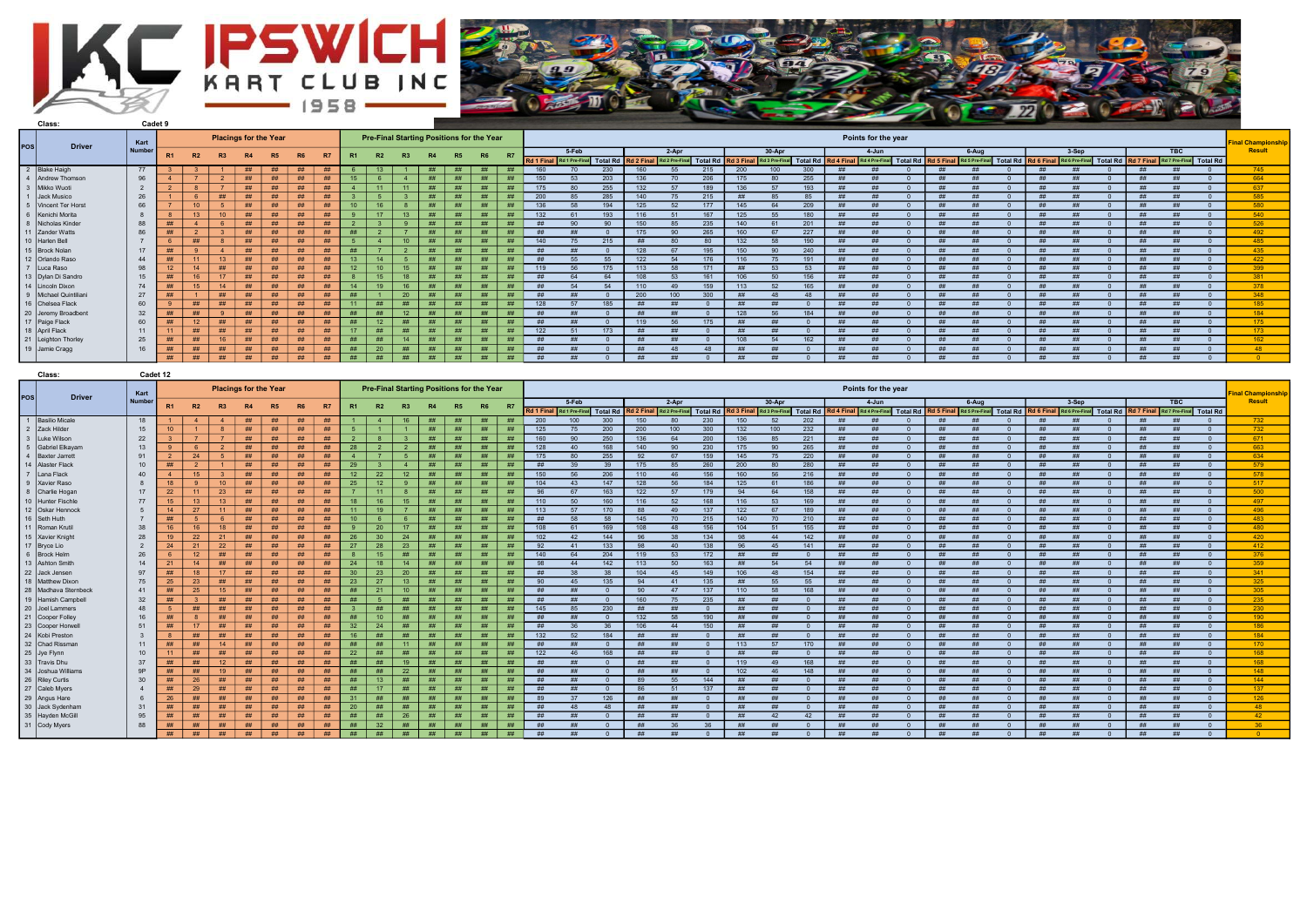|     | Class:                  | <b>KA4 Junior Light</b> |                 |                |                |                              |                |                |           |                |                |                |                                           |    |                |           |            |                 |                                    |                   |         |          |           |                  |                  |                                                                                                             |                     |    |                                                                       |            |    |           |    |                                    |                           |
|-----|-------------------------|-------------------------|-----------------|----------------|----------------|------------------------------|----------------|----------------|-----------|----------------|----------------|----------------|-------------------------------------------|----|----------------|-----------|------------|-----------------|------------------------------------|-------------------|---------|----------|-----------|------------------|------------------|-------------------------------------------------------------------------------------------------------------|---------------------|----|-----------------------------------------------------------------------|------------|----|-----------|----|------------------------------------|---------------------------|
|     |                         | Kart                    |                 |                |                | <b>Placings for the Year</b> |                |                |           |                |                |                | Pre-Final Starting Positions for the Year |    |                |           |            |                 |                                    |                   |         |          |           |                  |                  |                                                                                                             | Points for the year |    |                                                                       |            |    |           |    |                                    | <b>Final Championship</b> |
| pos | <b>Driver</b>           | <b>Number</b>           |                 |                |                | <b>R4</b>                    |                | R <sub>6</sub> |           | R <sub>1</sub> |                | R <sub>3</sub> |                                           |    | R <sub>6</sub> | <b>R7</b> |            | 5-Feb           |                                    |                   | $2-Apr$ |          |           | $30-Apr$         |                  |                                                                                                             | $4 - Jun$           |    | $6 - Aug$                                                             |            |    | $3-Sep$   |    | <b>TBC</b>                         | Result                    |
|     |                         |                         | R <sub>1</sub>  | <b>R2</b>      | R3             |                              | R <sub>5</sub> |                | <b>R7</b> |                | <b>R2</b>      |                |                                           |    |                |           |            |                 | Rd 1 Final Rd 1 Pre-Final Total Rd |                   |         |          |           |                  |                  | Rd 2 Final Rd 2 Pre-Final Total Rd Rd Rd 3 Final Rd 3 Pre-Final Total Rd Rd 4 Final Rd 4 Pre-Final Total Rd |                     |    | Rd 5 Final Rd 5 Pre-Final Total Rd Rd 6 Final Rd 6 Pre-Final Total Rd |            |    |           |    | Rd 7 Final Rd 7 Pre-Final Total Rd |                           |
|     | 2 Dominic Penman        | 70                      |                 |                |                | ##                           | ##             | ##             | ##        |                |                |                | ##                                        | ## | ##             | ##        | 175        |                 | 250                                | 132               | 100     | 232      | 160       | ar               | 250              |                                                                                                             |                     | ## |                                                                       |            | ## | #         | ## |                                    | 732                       |
|     | 4   Luke Rinald         | 27                      |                 | $\alpha$       | $\overline{4}$ | ##                           | ##             | #              | ##        |                | <b>6</b>       |                | ##                                        | #  | ##             | ##        | 160        |                 | 240                                | 128               | 70      | 198      | 150       |                  | 235              |                                                                                                             |                     | ## |                                                                       |            |    |           | ## |                                    | 673                       |
|     | 9   Toby Musico         | 21                      | ##              |                |                | ##                           | ##             | ##             | ##        |                | $\overline{a}$ |                | H                                         | ## | ##             | ##        |            |                 | 90                                 | 175               | RT      | 255      | 200       | 100 <sup>°</sup> | 300 <sub>1</sub> |                                                                                                             |                     | ## |                                                                       |            |    |           | ## |                                    | 645                       |
|     | 1   Patrick Buckley     | 50                      |                 |                | ##             | ##                           | ##             | #              | ##        |                | $\mathbf{R}$   | ##             | ##                                        | ## | ##             | ##        | 200        | 100             | 300                                | 200               | 85      | 285      | ##        | #                |                  | -##                                                                                                         |                     | ## |                                                                       |            |    | #         | ## |                                    | 585                       |
|     | 6   Lachlan Costa       | 13                      | 10              | 10             |                | ##                           | ##             | ##             | ##        | 10             | 8              | 13             | ##                                        | ## | ##             | ##        | 125        |                 | 183                                | 125               | 64      | 189      | 136       | 55               | 191              | -##                                                                                                         |                     | ## |                                                                       |            |    | #         | ## |                                    | 563                       |
|     | 7 Jaxson Fischle        | 76                      |                 | 15             | 10             | ##                           | ##             | ##             | ##        |                | 13             | $-11$          | ##                                        | ## | ##             | ##        | 132        |                 | 196                                | 110               | -55     | 165      | 125       | 57               | 182              | ##                                                                                                          |                     | ## |                                                                       |            |    | #         | ## |                                    | 543                       |
|     | 8 ILoclan Hennock       | 99                      |                 | 16             | $\mathbf{R}$   | ##                           | ##             | #              | ##        | 11             | 14             | 12             | ##                                        | ## | ##             | ##        | 128        |                 | 185                                | 108               | 54      | 162      | 132       | 56               | 188              | ##                                                                                                          | ##                  | ## |                                                                       |            |    | #         | ## |                                    | 535                       |
|     | 10 Trent Newton         | 43                      | 11              | 21             | 14             | ##                           | ##             | ##             | ##        | 12             | 20             | -18            | ##                                        | ## | ##             | ##        | 122        |                 | 178                                | $Q_{\mathcal{R}}$ | 48      | 146      | 113       | 50               | 163              | -##                                                                                                         | #H                  | ## |                                                                       |            |    | #         | ## |                                    | 487                       |
|     | 11 Ashton Tort          | 42P                     | 13 <sup>°</sup> | 24             | 15             | ##                           | ##             | #              | ##        | 15             | 24             | 16             | ##                                        | ## | ##             | ##        | 116        | -53             | 169                                | 92                | 44      | 136      | 110       | -52              | 162              | -##                                                                                                         | ##                  | ## |                                                                       |            |    | #         | ## |                                    | 467                       |
|     | 3 <b>Jackson Cooper</b> | 98                      |                 |                | ##             | ##                           | ##             | ##             | ##        |                |                | ##             | ##                                        | ## | ##             | ##        | 150        |                 | 235                                | 140               | 90.     | 230      | - ##      | #                |                  | ##                                                                                                          |                     | ## |                                                                       |            |    | #         | ## |                                    | 465                       |
|     | 5 Sebastian Bennet      | 55                      |                 | -5.            | ##             | ##                           | ##             | ##             | ##        |                | $\mathbf{Q}$   | ##             | ##                                        | ## | ##             | ##        | 145        |                 | 215                                | 145               | 61      | 206      | ##        |                  |                  |                                                                                                             |                     | ## |                                                                       |            | #  | #         | ## |                                    | 421                       |
|     | 15   Marcus Lio         | 15                      | ##              | 20             | 12             | ##                           | ##             | ##             | ##        | 17             | 22             | 20             | ##                                        | ## | ##             | ##        | <u> ##</u> | 51              | 51                                 | 100               | 46      | 146      | 119       | $\overline{AB}$  | 167              | <b>H</b>                                                                                                    |                     | ## |                                                                       |            |    | #         | ## |                                    | 364                       |
|     | 21 Annabel Kennedy      | 81                      | ##              | 18             | -9             | ##                           | ##             | #              | ##        | ##             | 18             | -9             | ##                                        | ## | ##             | ##        | ##         |                 |                                    | 104               | 50      | 154      | 128       |                  | 189              | -##                                                                                                         |                     | ## |                                                                       |            |    | #         | ## |                                    | 343                       |
|     | 17 Jett Adamso          |                         | ##              | 11             | ##             | ##                           | ##             | ##             | ##        | ##             | 10             | -4             | ##                                        | ## | ##             | ##        | ##         |                 |                                    | 122               | -58     | 180      | - ##      | 8ſ               | 80               |                                                                                                             |                     | ## |                                                                       |            | #  | #         | ## |                                    | 260                       |
|     | 20 Jye Flynn            | 10                      | ##              | 14             | ##             | ##                           | ##             | ##             | ##        | ##             | 12             | -5             | ##                                        | ## | ##             | ##        | ##         | -##             |                                    | 113               | 56      | 169      | - ##      | 75               | 75               | -##                                                                                                         |                     | ## |                                                                       |            | ## | <b>Hh</b> | ## |                                    | 244                       |
|     | 12 Armand Hamilton      | 24                      | ##              |                | ##             | ##                           | ##             | ##             | ##        | ##             |                | #              | ##                                        | ## | #              | ##        | #H         |                 |                                    | 160               | 67      | 227      | #         |                  |                  |                                                                                                             |                     | ## | #H                                                                    |            |    | #         | ## |                                    | 227                       |
|     | 13 Ky Burke             |                         | ##              | $\overline{4}$ | ##             | ##                           | ##             | #              | ##        | ##             | -5             | ##             | ##                                        | ## | ##             | ##        | ##         |                 |                                    | 150               | 75      | 225      | #         |                  |                  | - ##                                                                                                        |                     | ## |                                                                       |            | ## | ##        | ## |                                    | 225                       |
|     | 19 Jhet O'Brier         | 71                      | 12              | ##             | ##             | ##                           | ##             | #              | ##        | 13             | ##             | 21             | ##                                        | ## | ##             | ##        | 119        | 55              | 174                                | ##                | #H      |          | #H        | A7               | 47               |                                                                                                             |                     | ## | #H                                                                    | $\cap$     | #  | #         | ## |                                    | 221                       |
|     | 14 Charlotte Page       | 12                      |                 | ##             | ##             | ##                           | ##             | ##             | ##        |                | ##             | ##             | #                                         | ## | ##             | ##        | 136        | 61              | 197                                | ##                | #H      | n        | - ##      |                  |                  | -##                                                                                                         | -##                 | ## | <b>##</b>                                                             |            | ## |           | ## |                                    | 197                       |
|     | 16 Jack Beetor          | 45                      | #               |                | ##             | ##                           | ##             | ##             | ##        | ##             | 15             | ##             | ##                                        | ## | ##             | ##        | #H         | ##              |                                    | 136               | 53      | 189      | <b>HH</b> |                  |                  |                                                                                                             | $++$                | ## | #H                                                                    | $\Omega$   | #H | #         | #H |                                    | 189                       |
|     | 18 Kobe McInerne        | 73                      | ##              | 12             | ##             | ##                           | ##             | ##             | ##        | ##             | 11             | ##             | ##                                        | ## | ##             | ##        | <u> ##</u> | - <del>##</del> |                                    | 119               | 57      | 176      | - ##      | ##               | $\Omega$         | <b>HH</b>                                                                                                   | #H                  | ## | ##                                                                    | $\sqrt{ }$ | ## | - ##      | ## |                                    | 176                       |
|     | 28 Angus Hare           |                         | #               | ##             | 11             | ##                           | ##             | ##             | ##        | ##             | ##             | 15             | #                                         | ## |                | ##        | #          | #H              |                                    | ##                | #       | - 0      | 122       | - 53             | 175              | ##                                                                                                          | #H                  | ## | #                                                                     | $\Omega$   | #  | #         | ## |                                    | 175                       |
|     | 27 James Raaymakers     | 33                      | ##              | ##             | 13             | ##                           | ##             | ##             | ##        | ##             | #              | 10             | ##                                        | ## | ##             | ##        | <b>HH</b>  | - ##            |                                    | ##                | #H      | - 0      | 116       | 58               | 174              | ##                                                                                                          | #H                  | ## | #H                                                                    | - വ        | ## | #h        | ## |                                    | 174                       |
|     | 31 Zac Mason            | 77                      | ##              | ##             | 16             | ##                           | ##             | ##             | ##        | ##             | ##             | 22             | ##                                        | ## |                | ##        | ##         |                 |                                    | ##                | #       | $\Omega$ | 108       | 46               | 154              |                                                                                                             | #H                  | ## | #                                                                     | $\Omega$   | #H | #h        | ## |                                    | 154                       |
|     | 22 Cooper Fysh          | 19                      | ##              | 19             | ##             | ##                           | ##             | ##             | ##        | ##             | 19             | #              | ##                                        | ## | ##             | ##        | <u> ##</u> | ##              |                                    | 102               | 49      | 151      | #         | #H               |                  |                                                                                                             | #H                  | ## | #H                                                                    | $\cap$     | #H | #h        | ## |                                    | 151                       |
|     | 23 William Hastie       | 18                      | ##              | 22             | ##             | ##                           | ##             | ##             | ##        | ##             | 21             | ##             | ##                                        | ## | ##             | ##        | ##         | ##              |                                    | 96                | 47      | 143      | ##        | ##               |                  | ##                                                                                                          | #H                  | ## | #H                                                                    | $\Omega$   | ## | ##        | ## |                                    | 143                       |
|     | 24   Matthew Scholter   | $\overline{2}$          | ##              | ##             | ##             | ##                           | ##             | ##             | ##        | 14             | ##             | ##             | ##                                        | ## | ##             | ##        | ##         | 54              | 54                                 | ##                | #H      | - 0      | - ##      | ##               |                  | ##                                                                                                          | #H                  | ## | #H                                                                    | - വ        | #H | #         | ## |                                    | $-54$                     |
|     | 25 James Cittolin       | 49                      | ##              | ##             | ##             | ##                           | ##             | ##             | ##        | 16             | ##             | ##             | ##                                        | ## | ##             | ##        | ##         | 52              | 52                                 | ##                | ##      | - 0      | ##        | ##               |                  | ##                                                                                                          | #H                  | ## | #H                                                                    | $\Omega$   | ## | ##        | ## | #H                                 | $-52$                     |
|     | 29 William Smith        | 17                      | ##              | ##             | ##             | ##                           | ##             | ##             | ##        | ##             | ##             | 17             | ##                                        | ## | ##             | ##        | ##         | ##              |                                    | ##                | #H      | $\cap$   | ##        | 51               | 51               | <b>HH</b>                                                                                                   | #H                  | ## | #H                                                                    | $\Omega$   | ## | ##        | ## |                                    | $-51$                     |
|     | 30 Arki Wackwitz        | 88P                     | ##              | ##             | ##             | ##                           | ##             | #              | ##        | ##             | ##             | -19            | ##                                        | ## | ##             | ##        | ##         | ##              |                                    | ##                | ##      | - 0      | ##        | 49               | 49               | ##                                                                                                          | ##                  | ## | <b>##</b>                                                             | - വ        | ## | ##        | ## |                                    | - 49                      |
|     | 26 Christopher Joubert  | 72                      | ##              | ##             | ##             | ##                           | ##             | #              | ##        | ##             | 25             | ##             | ##                                        | ## | ##             | ##        | - ##       |                 |                                    | ##                | 43      | 43       | -##       | ##               |                  |                                                                                                             | #H                  | ## |                                                                       |            |    | ₩         | #H |                                    | 43 <sup>°</sup>           |
|     |                         |                         | #               | ##             | ##             | ##                           | ##             | ##             | ##        | ##             | ##             | ##             | ##                                        | ## | ##             | ##        | ##         | ##              |                                    | ##                | #H      | - 0      | ##        | ##               |                  | <b>HH</b>                                                                                                   | #H                  | ## | #H                                                                    | $\Omega$   | ## | ##        | ## |                                    |                           |

|            | Class:                  | KA3 Junior |    |    |    |           |                              |    |           |                 |    |           |           |           |                                           |           |           |           |     |     |       |     |      |            |     |           |                     |               |                                                                                                                                                                                                                                |           |         |    |            |                           |
|------------|-------------------------|------------|----|----|----|-----------|------------------------------|----|-----------|-----------------|----|-----------|-----------|-----------|-------------------------------------------|-----------|-----------|-----------|-----|-----|-------|-----|------|------------|-----|-----------|---------------------|---------------|--------------------------------------------------------------------------------------------------------------------------------------------------------------------------------------------------------------------------------|-----------|---------|----|------------|---------------------------|
|            | <b>Driver</b>           | Kart       |    |    |    |           | <b>Placings for the Year</b> |    |           |                 |    |           |           |           | Pre-Final Starting Positions for the Year |           |           |           |     |     |       |     |      |            |     |           | Points for the year |               |                                                                                                                                                                                                                                |           |         |    |            | <b>Final Championship</b> |
| <b>POS</b> |                         | Number     |    | R2 | R3 | <b>R4</b> | <b>R5</b>                    | R6 | <b>R7</b> | R <sub>1</sub>  | R2 | <b>R3</b> | <b>R4</b> | <b>R5</b> | <b>R6</b>                                 | <b>R7</b> |           | $5 - Feb$ |     |     | 2-Apr |     |      | $30 -$ Apr |     |           | 4-Jun               |               | 6-Aug                                                                                                                                                                                                                          |           | $3-Sep$ |    | <b>TBC</b> | Result                    |
|            |                         |            |    |    |    |           |                              |    |           |                 |    |           |           |           |                                           |           |           |           |     |     |       |     |      |            |     |           |                     |               | Rd 1 Final Rad Pre-Final Total Rd   Rd 2 Final Rd 2 Pre-Final Total Rd   Rd 3 Final Rd 3 Pre-Final Total Rd   Rd 4 Final Rd 4 Pre-Final Total Rd   Rd 5 Final Total Rd   Rd 5 Final Rd Pre-Final Total Rd   Rd 5 Final Rd Pre- |           |         |    |            |                           |
|            | 2 Sebastian Tupackovski | 75         |    |    |    | ##        | ##                           | ## | ##        |                 |    |           | ##        | ##        | ##                                        | ##        | 132       |           | 207 | 150 |       | 225 | 132  | 61         | 193 | ##        |                     | ##            |                                                                                                                                                                                                                                |           | #H      |    |            | 625                       |
|            | 3 Jordi Slater          | 73         |    |    |    | ##        | ##                           | ## | ##        | 10 <sup>1</sup> |    |           | ##        | ##        | ##                                        |           | 125       | 58        | 183 | 140 |       | 220 | 128  |            | 198 |           |                     |               |                                                                                                                                                                                                                                |           |         |    |            | 601                       |
|            | 5 Jack Wells            | 25         |    | ## |    | ##        | ##                           | #  | ##        |                 | ## |           | ##        |           | ##                                        | #H        | 200       |           | 285 |     |       |     | 200  |            | 285 |           |                     |               |                                                                                                                                                                                                                                |           |         |    |            | 570                       |
|            | Alice Buckley           | 50         |    |    | ## | ##        | ##                           | ## | ##        |                 |    | ##        | ##        | #         | ##                                        | ##        | 175       | 100       | 275 | 175 | 100   | 275 |      |            |     |           |                     |               |                                                                                                                                                                                                                                |           |         |    |            | 550                       |
|            | 6 IDominic Penman       | 70         |    |    |    | ##        | #                            | #  | ##        | ##              |    |           | ##        | ##        | ##                                        | ##        | ##        | ##        |     | 200 |       | 285 | 150  |            | 217 | ##        |                     | ##            |                                                                                                                                                                                                                                |           |         |    |            | 502                       |
|            | Alex Gardner            | 94         |    | ## |    | ##        | ##                           | ## |           |                 | ## |           | ##        |           | ##                                        | ##        | 140       | 90        | 230 | ##  |       |     | 136  |            | 211 | <b>HH</b> | ##                  | $\pm\text{H}$ | ##                                                                                                                                                                                                                             | <b>HH</b> | $+44$   | ## |            | 441                       |
|            | Jake Czislowski         | 85         |    | ## |    | ##        | ##                           | ## | ##        |                 | #  | 12        | ##        | ##        | ##                                        | ##        | 145       | 64        | 209 | ##  |       |     | 140  | <b>EG</b>  | 196 | - ##      |                     | $\pm\text{H}$ |                                                                                                                                                                                                                                | ##        | #H      | ## |            | 405                       |
|            | 12 Connor Peacock       | 39         |    | ## |    | #         | ##                           | ## | ##        | 11              | #  | 11        | ##        | H         | ##                                        |           | 119       | 57        | 176 | ##  |       |     | 122  |            | 179 |           |                     | #H            |                                                                                                                                                                                                                                |           |         |    |            | 355                       |
|            | 13   Felix Kajewski     | 66         |    | ## |    | ##        | ##                           | ## | ##        | 15              | ## | 14        | ##        | ##        | #                                         |           | 113       |           | 166 |     |       |     | 119  |            | 173 |           |                     |               |                                                                                                                                                                                                                                |           |         |    |            | 339                       |
|            | 4   Keyden Thompson     |            |    | ## | ## | ##        | ##                           | #  | ##        |                 |    | ##        | #         | ##        | ##                                        | ##        | 160       |           | 240 | ##  |       |     | ##   |            |     | ##        |                     | #H            |                                                                                                                                                                                                                                |           |         |    |            | 310                       |
|            | 16   Brodie Norris      |            |    | ## |    | ##        | ##                           | ## |           | ##              |    |           | ##        |           | #                                         |           | ##        |           |     | ##  |       |     | 175  | 100        | 275 |           |                     | #             |                                                                                                                                                                                                                                |           |         |    |            | 275                       |
|            | 17   Isaac McNeill      | 17         | ## | ## |    | ##        | ##                           | ## | ##        | ##              | ## |           | ##        | ##        | ##                                        | ##        | ##        | #H        |     | ##  |       |     | 160  | $\Omega$   | 250 | ##        |                     | ##            | #H                                                                                                                                                                                                                             | ##        | #H      | ## |            | 250                       |
|            | 14 Thomas Hunter        | 78         |    | ## |    | ##        | ##                           | ## | ##        | ##              |    | 17        | ##        |           | ##                                        |           | <b>HH</b> | ##        |     | #H  |       |     | 113  | <b>51</b>  | 164 |           |                     | - 444         |                                                                                                                                                                                                                                |           | $+44$   |    |            | 231                       |
|            | Jordan Ensbey           | 21         |    | ## |    | ##        | ##                           | ## | ##        |                 | ## | ##        | ##        |           | ##                                        | ##        | 150       | 67        | 217 |     |       |     |      |            |     |           |                     |               |                                                                                                                                                                                                                                |           |         | ## |            | 217                       |
|            | 10 Joe Bonanno          | 18         | ## |    | ## | ##        | ##                           | #  | ##        | ##              |    | ##        | ##        | ##        | ##                                        |           | ##        |           |     | 145 |       | 209 |      |            |     |           |                     |               |                                                                                                                                                                                                                                |           |         |    |            | 209                       |
|            | 11   Louis Brown        | 42         |    | ## |    | ##        | #                            | ## |           | 13              | ## | ##        | ##        |           | ##                                        | ##        | 128       | -55       | 183 | #   |       |     |      |            |     | ##        |                     | #H            |                                                                                                                                                                                                                                |           |         |    |            | 183                       |
|            | 18 Jack Szewczuk        |            |    | ## | #H | ##        | ##                           | ## | ##        | ##              | ## |           | ##        | ##        | #                                         | ##        | ##        | ##        |     | ##  |       |     | ##   | $C_A$      | 64  | ##        |                     | #             |                                                                                                                                                                                                                                |           | $+++$   | #H |            | 64                        |
|            | 15 Matthew Scholten     | 89         |    | ## |    | ##        | ##                           | ## |           | ##              |    | ##        |           |           | ##                                        |           | ##        | #H        |     | ##  |       |     | - ## |            |     | ##        |                     | ##            |                                                                                                                                                                                                                                | ##        | $+44$   | ## |            | 61                        |
|            | 19 Cooper Fysh          | 19         |    | ## |    | #         | ##                           | ## | ##        | ##              | ## | 13        | ##        | <b>HH</b> | ##                                        |           | ##        |           |     | ##  |       |     |      |            |     |           |                     |               |                                                                                                                                                                                                                                |           |         |    |            | -55 -                     |
|            | 20 Brendan Martin       | 41         | ## | ## | ## | ##        | ##                           | ## | ##        | ##              | ## | 15        | ##        | ##        | ##                                        |           |           |           |     |     |       |     |      |            |     |           |                     |               |                                                                                                                                                                                                                                |           |         |    |            | <b>53</b>                 |
|            |                         |            | #  | #  | #  | #         | #                            | ## | #         | ##              | #  | ##        | ##        | #         | ##                                        | ##        | ##        |           |     |     |       |     |      |            |     |           |                     |               |                                                                                                                                                                                                                                |           |         |    |            |                           |

|     | Class:                            |               | KA3 Senior     |    |                |           |           |                              |           |           |           |           |    |                                           |           |           |           |                      |           |     |     |       |     |      |            |            |          |                                                                                                                                                                                                                                |           |       |    |       |    |            |                          |  |
|-----|-----------------------------------|---------------|----------------|----|----------------|-----------|-----------|------------------------------|-----------|-----------|-----------|-----------|----|-------------------------------------------|-----------|-----------|-----------|----------------------|-----------|-----|-----|-------|-----|------|------------|------------|----------|--------------------------------------------------------------------------------------------------------------------------------------------------------------------------------------------------------------------------------|-----------|-------|----|-------|----|------------|--------------------------|--|
|     |                                   | <b>Driver</b> | Kart           |    |                |           |           | <b>Placings for the Year</b> |           |           |           |           |    | Pre-Final Starting Positions for the Year |           |           |           |                      |           |     |     |       |     |      |            |            |          | Points for the year                                                                                                                                                                                                            |           |       |    |       |    |            | <b>Final Championshi</b> |  |
| pos |                                   |               | Number         |    | R <sub>2</sub> |           | <b>R4</b> | R5                           | <b>R6</b> | <b>R7</b> | <b>R1</b> | <b>R2</b> |    |                                           |           | <b>R6</b> | <b>R7</b> |                      | $5-Feb$   |     |     | 2-Apr |     |      | $30 - Apr$ |            |          | 4-Jun                                                                                                                                                                                                                          |           | 6-Aug |    | 3-Sep |    | <b>TBC</b> | Result                   |  |
|     |                                   |               |                |    |                |           |           |                              |           |           |           |           |    |                                           |           |           |           |                      |           |     |     |       |     |      |            |            |          | Rd 1 Final Rad Pre-Final Total Rd   Rd 2 Final Rd 2 Pre-Final Total Rd   Rd 3 Final Rd 3 Pre-Final Total Rd   Rd 4 Final Rd 4 Pre-Final Total Rd   Rd 5 Final Total Rd   Rd 5 Final Rd Pre-Final Total Rd Pre-Final Total Rd R |           |       |    |       |    |            |                          |  |
|     | $\sqrt{1 + \text{Keegan}}$ Fraser |               | $\overline{4}$ |    |                |           | ##        | ##                           | ##        | ##        |           |           |    |                                           | ##        |           |           | 150                  |           | 250 | 160 |       | 260 | 200  | 100        | 300        |          |                                                                                                                                                                                                                                |           |       |    |       |    |            | 810                      |  |
|     | 2 Jai Brown                       |               | 22             |    |                |           | #         | ##                           | ##        | ##        |           |           |    |                                           | ##        | ##        | ##        | 175                  |           | 250 |     |       | 255 | 160  |            | 250        |          |                                                                                                                                                                                                                                |           |       |    |       |    |            | 755                      |  |
|     | 3 Ryan Uhlmann                    |               | 93             |    |                |           | ##        | ##                           | ##        | ##        |           |           |    |                                           |           |           |           | 140                  |           | 225 |     |       | 204 | 150  |            |            |          |                                                                                                                                                                                                                                |           |       |    |       |    |            | 659                      |  |
|     | 4   Will Marsha                   |               | 17             |    |                |           | ##        | ##                           | ##        | ##        |           |           |    |                                           | #         |           |           | 145                  |           | 212 | 145 |       | 215 | 136  |            | 206        |          |                                                                                                                                                                                                                                |           |       |    |       |    |            |                          |  |
|     | 9   Kurtis Tennant                |               | 57             |    |                |           | ##        | ##                           | ##        |           |           |           |    |                                           | ##        | ##        |           |                      |           |     | 150 |       | 235 | 175  |            | 260        |          |                                                                                                                                                                                                                                |           |       |    |       |    |            | 495                      |  |
|     | 7 Joshua Hughes                   |               | 11P            |    | ##             | <b>##</b> | ##        | ##                           | ##        | ##        |           |           | 12 |                                           | <b>HH</b> |           |           | 132                  |           | 189 | #   |       |     |      |            |            |          |                                                                                                                                                                                                                                |           |       |    |       |    |            | 306                      |  |
|     | 5 Jace Matthews                   |               |                |    | ##             | ##        | ##        | ##                           | ##        | ##        |           | ##        | ## |                                           | ##        | ##        | ##        | 200                  |           | 290 | ##  |       |     | #H   |            |            | <b>H</b> |                                                                                                                                                                                                                                | ##        |       |    |       |    |            | 290                      |  |
|     | 6 Lachlan Platten                 |               |                |    |                |           | ##        |                              | ##        |           |           |           |    |                                           | ##        |           |           | <b>HH</b>            |           |     | 200 |       | 290 |      |            |            |          |                                                                                                                                                                                                                                | ##        |       |    |       |    |            | 290                      |  |
|     | 10 Joshua Miller                  |               | 13             | ## |                |           | ##        |                              | ##        | ##        |           |           |    |                                           | ##        | ##        | ##        | ##                   |           |     | 136 |       | 211 |      |            |            |          |                                                                                                                                                                                                                                | ##        |       |    |       |    |            | 286                      |  |
|     | 12 Henry Titman                   |               | 59             | ## |                |           | ##        | ##                           | #         | ##        |           | ##        |    |                                           |           |           |           |                      |           |     |     |       |     |      |            | 212        |          |                                                                                                                                                                                                                                |           |       |    |       |    |            | 282                      |  |
|     | 8   Declan Matthews               |               | 75             |    | ##             | ##        | ##        | ##                           | ##        | ##        |           | ##        | ## | #                                         | ##        | #H        | #         | 160                  |           | 240 | #   |       |     |      |            |            |          |                                                                                                                                                                                                                                |           |       |    |       |    |            | 240                      |  |
|     | 15 Justin McCartney               |               | 53             |    | #H             |           | ##        | ##                           | ##        | ##        |           | #H        |    |                                           | ##        | #H        |           |                      |           |     |     |       |     | 140  |            |            |          |                                                                                                                                                                                                                                |           |       |    |       |    |            | 204                      |  |
|     | 11 Hayden Egan                    |               | 16             |    | H              | <b>##</b> | ##        | ##                           | ##        | ##        |           | #H        |    |                                           | ##        |           |           | 136                  |           |     |     |       |     |      |            |            |          |                                                                                                                                                                                                                                |           |       |    |       |    |            | 194                      |  |
|     | 16   Kyle Parry                   |               | 23             |    | ##             |           | ##        | ##                           | ##        | ##        |           | ##        |    |                                           | ##        | ##        |           |                      |           |     | ##  |       |     | 132  |            | 193        |          |                                                                                                                                                                                                                                | <b>Hh</b> |       |    |       |    |            | 193                      |  |
|     | 18 Boston Wheeler                 |               | 58P            | ## | H              |           | ##        | ##                           | ##        | ##        |           | #H        |    |                                           | ##        | ##        |           |                      |           |     | #   |       |     | 128  |            | 185        |          |                                                                                                                                                                                                                                | ##        |       |    |       |    |            | 185                      |  |
|     | 13 Byron Phillips                 |               | 16             |    | ##             |           | ##        | ##                           | ##        | ##        |           |           | ## | ##                                        | ##        | ##        | ##        | ##                   | <b>HH</b> |     | ##  |       | 67  | #H   |            |            | #        | $+44$                                                                                                                                                                                                                          | ##        |       | #H |       | #H |            | <b>67</b>                |  |
|     | 14 Brent Reading                  |               | 58             |    |                |           | ##        |                              | ##        |           |           |           |    |                                           |           |           |           | ##                   |           | 64  | ##  |       |     | - ## |            |            |          |                                                                                                                                                                                                                                | ##        |       |    |       |    |            | 64                       |  |
|     | 17 Ethan Arps                     |               | 41P            | ## | #              | ##        | #         | ##                           | #         | ##        | ##        | ##        | 10 |                                           | ##        | ##        | ##        | + <del>+ + + +</del> |           |     | ##  |       |     | #H   | EQ         | $\sqrt{2}$ |          |                                                                                                                                                                                                                                | ##        |       |    |       |    |            | -58                      |  |
|     |                                   |               |                | #  | #              | #         | #         | #                            | #         | ##        | ##        | ##        | ## | ##                                        | #         | ##        | ##        |                      |           |     | ##  |       |     |      |            |            |          |                                                                                                                                                                                                                                |           |       |    |       |    |            |                          |  |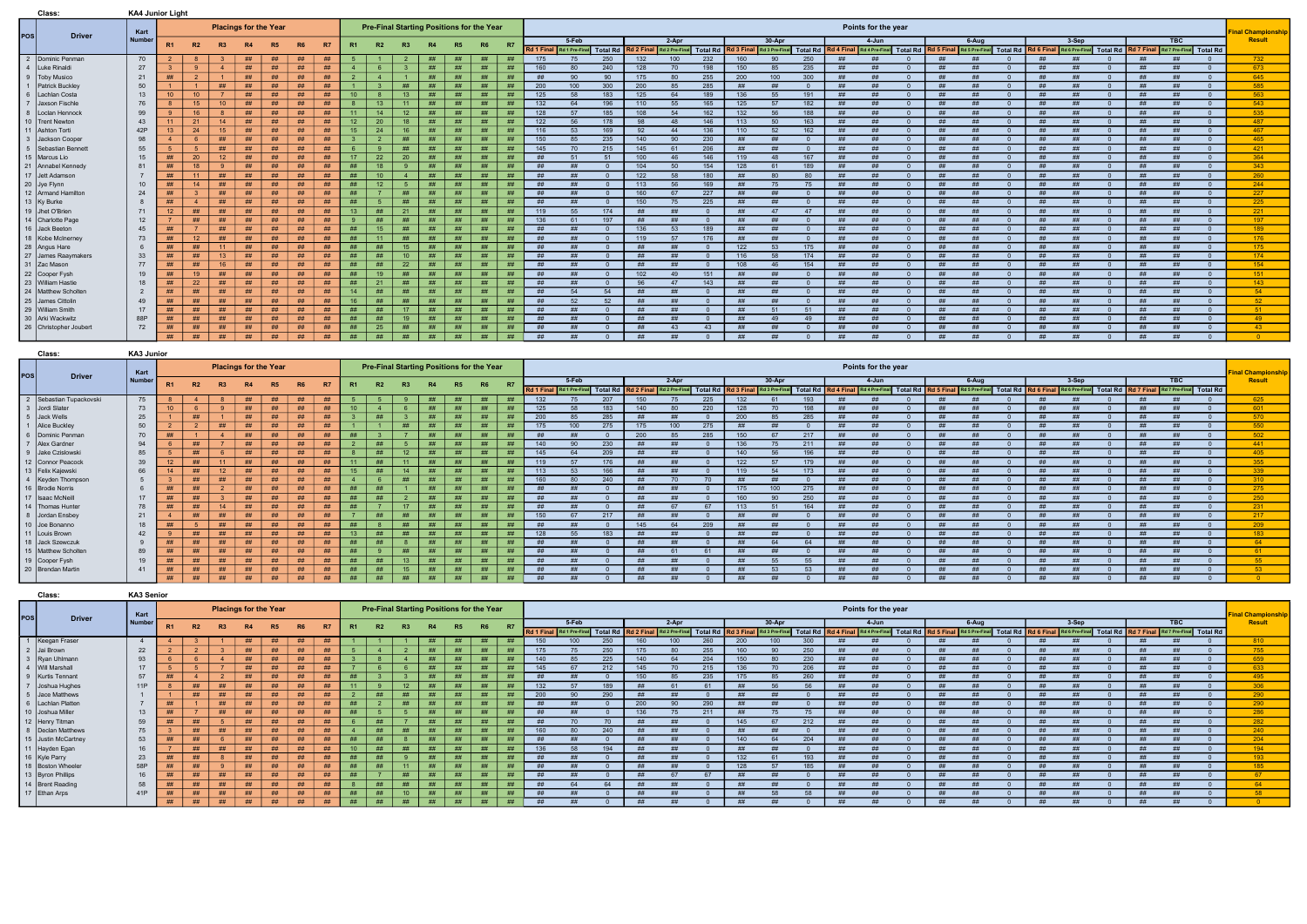|       | Class:                     | 4SS Junior |     |           |                              |    |    |                |    |                  |                 |    |                                           |           |           |    |     |       |                  |     |       |     |     |        |     |    |                     |    |       |    |         |    |                                                                                                                                                                                                                                |                       |
|-------|----------------------------|------------|-----|-----------|------------------------------|----|----|----------------|----|------------------|-----------------|----|-------------------------------------------|-----------|-----------|----|-----|-------|------------------|-----|-------|-----|-----|--------|-----|----|---------------------|----|-------|----|---------|----|--------------------------------------------------------------------------------------------------------------------------------------------------------------------------------------------------------------------------------|-----------------------|
| POS l | <b>Driver</b>              | Kart       |     |           | <b>Placings for the Year</b> |    |    |                |    |                  |                 |    | Pre-Final Starting Positions for the Year |           |           |    |     |       |                  |     |       |     |     |        |     |    | Points for the year |    |       |    |         |    |                                                                                                                                                                                                                                | <b>Final Champion</b> |
|       |                            | Number     | -R1 | <b>R2</b> | R3                           | R4 | R5 | R <sub>6</sub> | R7 |                  | R2              |    | R <sub>4</sub>                            | <b>R5</b> | <b>R6</b> |    |     | 5-Feb |                  |     | 2-Apr |     |     | 30-Apr |     |    | 4-Jun               |    | 6-Aug |    | $3-Sep$ |    | <b>TBC</b>                                                                                                                                                                                                                     | Result                |
|       |                            |            |     |           |                              |    |    |                |    |                  |                 |    |                                           |           |           |    |     |       |                  |     |       |     |     |        |     |    |                     |    |       |    |         |    | Rd 1 Final Rd 1 Pre-Final Total Rd   Rd 2 Final Rd 2 Pre-Final Total Rd   Rd 3 Final Rd 3 Pre-Final Rd 3 Pre-Final Total Rd   Rd 4 Final Net A Pre-Final Rd 4 Pre-Final Total Rd   Rd 4 Final Rd 4 Pre-Final Total Rd   Rd 5 F |                       |
|       | 2 Finn Woodley             | 87         |     |           |                              | ## | ## | #              | ## |                  |                 |    | ##                                        |           |           | ## | 160 |       | 250              | 145 |       | 235 | 150 |        |     |    |                     |    |       |    |         |    |                                                                                                                                                                                                                                | 710                   |
|       | Georgie Yeadon             |            |     |           |                              | ## | ## | ##             |    | 14               |                 |    | ##                                        |           |           |    | 145 |       | 199              | 150 |       | 220 | 160 |        | 250 |    |                     |    |       |    |         |    |                                                                                                                                                                                                                                | 669                   |
|       | 5 Hanna King               | 10         |     |           |                              | #  | ## | #              |    |                  |                 |    | ##                                        |           | H         | ## | 140 |       | 210              | 128 |       | 189 | 140 |        |     |    |                     |    |       |    |         |    |                                                                                                                                                                                                                                | 619                   |
|       | 4 Cody Scott               |            |     |           |                              | ## | ## | ##             |    |                  |                 |    | ##                                        |           | ##        | ## | 136 |       | 200              | 136 |       | 203 | 145 |        | 215 |    |                     | ## |       | ## |         | ## |                                                                                                                                                                                                                                | 618                   |
|       | Sebastian Simonelli        | 40         |     |           | #                            | #  | ## | ##             | ## |                  |                 | ## | #                                         |           | #         | ## | 150 |       | 235              | 175 |       | 255 |     |        |     |    |                     |    |       |    |         |    |                                                                                                                                                                                                                                | 490                   |
|       | Maxwell Reibelt            | 19P        |     |           |                              | ## | ## | ##             |    | 12 <sup>12</sup> |                 |    | ##                                        |           |           |    | 128 |       | 184              |     |       |     | 136 |        | 197 |    |                     |    |       |    |         |    |                                                                                                                                                                                                                                | 438                   |
|       | 8 Buster Bailey            |            |     | ##        |                              | #  | ## | ##             |    | 10               | ##              |    | #                                         |           | ##        |    | 132 | 58    | 190 <sub>1</sub> |     |       |     | 128 |        | 195 |    |                     |    |       |    |         |    |                                                                                                                                                                                                                                | 385                   |
|       | 6   William Smith          | 77         |     |           | ##                           | #  | ## | #              |    |                  |                 | ## | #                                         |           | ##        |    | ##  |       |                  | 132 |       | 196 | #   |        |     |    |                     | #H |       |    |         | ## |                                                                                                                                                                                                                                | 257                   |
|       | 9   Troy Bowden            | <b>17P</b> |     |           |                              | ## | ## | #              | ## | ##               |                 |    | #                                         | ##        | #         | ## | ##  |       |                  | 125 |       | 181 |     |        |     | -# |                     |    |       |    |         |    |                                                                                                                                                                                                                                | 245                   |
|       | 14   Luca Goodchild        | 9P         |     |           |                              | ## | ## | #              | ## | ##               | ##              |    | #                                         |           | ##        |    | ##  |       |                  |     |       |     | 132 |        | 189 |    |                     |    |       |    |         |    |                                                                                                                                                                                                                                | 189                   |
|       | 15 Jaxon Duong             | 99P        |     |           |                              | ## |    | ##             |    | ##               |                 |    | ##                                        |           | ##        |    |     |       |                  |     |       |     | 125 |        |     |    |                     |    |       |    |         |    |                                                                                                                                                                                                                                | 181                   |
|       | 10 Jackson Nott            | 78P        |     |           |                              | ## | ## | #              |    | ##               | 13 <sup>1</sup> | ## | ##                                        |           | #         |    | ##  |       |                  | 122 |       | 177 |     |        |     |    |                     |    |       |    |         |    |                                                                                                                                                                                                                                | 177                   |
|       | 11 Chloe Nott              | 18P        |     |           |                              | ## | ## | ##             |    | ##               | 14              | ## | ##                                        |           | ##        | ## | ##  | ##    |                  | 119 |       | 173 |     |        |     | ## |                     | ## |       | ## |         | ## |                                                                                                                                                                                                                                | 173                   |
|       | 12 Seth Hockings           | 21         | ##  | ##        | ##                           | #  | ## | #              | ## | 11               | ##              | ## | #                                         | ##        | ##        | ## | ##  |       |                  |     |       |     |     |        |     | ## |                     |    |       |    |         |    |                                                                                                                                                                                                                                | -57                   |
|       | 13   Destiny-Rose Hockings | 12P        | ##  | ##        | ##                           | #  | ## | #              | ## | 13               | ##              |    | ##                                        |           | ##        |    | ##  | 55    |                  |     |       |     |     |        |     |    |                     |    |       |    |         |    |                                                                                                                                                                                                                                | 55                    |
|       |                            |            | #   | ##        | ##                           | #  | #  | #              | ## | ##               | #               | ## | #                                         | #         | #         | ## | ##  | ##    |                  |     |       |     | ##  |        |     |    |                     |    |       |    |         |    |                                                                                                                                                                                                                                |                       |

|     | Class:                                                                                                                                                                                                                | 4SS Senior Light |           |    |    |           |                              |                |      |    |           |           |    |                                           |    |           |     |           |                                               |     |      |         |     |        |     |    |                                                       |    |                            |    |                                 |  |                                    |                         |
|-----|-----------------------------------------------------------------------------------------------------------------------------------------------------------------------------------------------------------------------|------------------|-----------|----|----|-----------|------------------------------|----------------|------|----|-----------|-----------|----|-------------------------------------------|----|-----------|-----|-----------|-----------------------------------------------|-----|------|---------|-----|--------|-----|----|-------------------------------------------------------|----|----------------------------|----|---------------------------------|--|------------------------------------|-------------------------|
| Pos | <b>Driver</b>                                                                                                                                                                                                         | Kart             |           |    |    |           | <b>Placings for the Year</b> |                |      |    |           |           |    | Pre-Final Starting Positions for the Year |    |           |     |           |                                               |     |      |         |     |        |     |    | Points for the year                                   |    |                            |    |                                 |  |                                    | <b>IFinal Champions</b> |
|     |                                                                                                                                                                                                                       | Number           | <b>R1</b> |    |    | <b>R4</b> | R5                           |                |      |    |           | <b>R3</b> |    | R5                                        | R6 | <b>R7</b> |     | 5-Feb     |                                               |     | 2-Ap |         |     | 30-Apr |     |    | 4-Jun                                                 |    | 6-Aug                      |    | 3-Sep                           |  | <b>TBC</b>                         | Resu                    |
|     |                                                                                                                                                                                                                       |                  |           | R2 |    |           |                              | R <sub>6</sub> | / R7 |    | <b>R2</b> |           | R4 |                                           |    |           |     |           | Rd 1 Final Rd 1 Pre-Final Total Rd Rd 2 Final |     |      | Total I |     |        |     |    | Total Rd Rd 4 Final Rd 4 Pre-Final Total Rd Rd 5 Fina |    | Rd 5 Pre-Final Total Rd Rd |    | 6 Final Rd 6 Pre-Final Total Rd |  | Rd 7 Final Rd 7 Pre-Final Total Rd |                         |
|     | 3 Darcy Briggs                                                                                                                                                                                                        | 21               |           |    |    |           |                              | ##             | ##   |    |           |           |    | ##                                        |    |           |     |           |                                               | 200 |      | 300     | 200 |        | 290 |    |                                                       |    |                            |    |                                 |  |                                    | 590                     |
|     | 1   Andrew Mann                                                                                                                                                                                                       | 74               |           |    |    |           | ##                           | ##             |      |    |           | ##        | #  | #                                         | ## | III       | 136 | <b>BU</b> | 216                                           | 145 |      | 230     | #   |        |     |    | ##                                                    | ## |                            |    |                                 |  |                                    | 446                     |
|     |                                                                                                                                                                                                                       |                  |           |    |    |           | ##                           | ##             |      |    |           |           | ## | ##                                        | ## |           |     |           |                                               | 161 |      | 250     | ##  |        | 64  |    |                                                       | #  |                            |    |                                 |  |                                    |                         |
|     |                                                                                                                                                                                                                       | 19               |           | ## | ## |           | ##                           | ##             | ##   |    | #         | ##        | ## | #                                         | ## |           | 175 |           | 250                                           |     |      |         |     |        |     |    |                                                       | ## |                            |    |                                 |  |                                    |                         |
|     |                                                                                                                                                                                                                       | 28               |           | ## | ## |           | ##                           | ##             |      |    | #         | ##        | ## | #                                         | ## |           | 150 |           | 235                                           |     |      |         | #   |        |     |    | ##                                                    | ## |                            |    |                                 |  |                                    | 235                     |
|     |                                                                                                                                                                                                                       | 44               |           | ## |    | ##        | ##                           | ##             | ##   | ## | #         |           | ## | ##                                        | ## |           | #   |           |                                               |     |      |         | 145 |        | 220 |    |                                                       |    |                            |    |                                 |  |                                    | 220                     |
|     |                                                                                                                                                                                                                       | 27P              |           | ## | ## | ##        | ##                           | ##             | ##   |    | ##        | ##        | ## | ##                                        | #  |           | 140 |           | 201                                           |     |      |         | #   |        |     |    |                                                       | ## |                            |    |                                 |  |                                    | 201                     |
|     |                                                                                                                                                                                                                       |                  |           | ## | ## |           | ##                           | ##             | ##   |    | #         | ##        | ## | ##                                        | ## |           | 132 |           | 199                                           | ##  |      |         | ##  |        |     | ## | ##                                                    | ## |                            |    |                                 |  |                                    | 199                     |
|     | 2<br>2<br>Jordan Marshall<br>4<br>Brynn Stewart<br>5<br>Justin Whittal<br>9<br>Timothy Baker<br>6<br>James Washington<br>7<br>Brody Jarvis<br>8<br>Milli Bashington<br>8<br>Milli Bashington<br>8<br>Milli Bashington | 88P              |           | ## | #  | ##        | ##                           | ##             | ##   | ## |           | #         | ## | #                                         | #  |           |     |           |                                               |     |      |         |     |        |     |    |                                                       |    |                            |    |                                 |  |                                    |                         |
|     |                                                                                                                                                                                                                       |                  |           | #  | #  | ##        | #                            | #              | #    | #  | #         | #         | #  | #                                         | ## | $+444$    | #   |           |                                               | H   |      |         | ##  |        |     |    |                                                       | ## |                            | ## |                                 |  |                                    |                         |

|                     | Class:                                                                                                                                                              | 4SS Senior Medium |                         |                |    |           |                              |           |           |                |                                           |                |    |           |           |           |           |       |                              |      |       |             |    |       |                                                   |                        |    |                           |                 |                                                                       |     |       |                          |
|---------------------|---------------------------------------------------------------------------------------------------------------------------------------------------------------------|-------------------|-------------------------|----------------|----|-----------|------------------------------|-----------|-----------|----------------|-------------------------------------------|----------------|----|-----------|-----------|-----------|-----------|-------|------------------------------|------|-------|-------------|----|-------|---------------------------------------------------|------------------------|----|---------------------------|-----------------|-----------------------------------------------------------------------|-----|-------|--------------------------|
| $\vert$ POS $\vert$ | <b>Driver</b>                                                                                                                                                       | Kart              |                         |                |    |           | <b>Placings for the Year</b> |           |           |                | Pre-Final Starting Positions for the Year |                |    |           |           |           |           |       |                              |      |       |             |    |       |                                                   | Points for the year    |    |                           |                 |                                                                       |     |       | <b>IFinal Champions.</b> |
|                     |                                                                                                                                                                     | <b>Number</b>     | -R1                     | R <sub>2</sub> | R3 | <b>R4</b> | R5                           | <b>R6</b> | <b>R7</b> | R <sub>1</sub> | <b>R2</b>                                 | <b>R3</b>      | R4 | <b>R5</b> | <b>R6</b> | <b>D7</b> |           | 5-Feb |                              |      | 5-Mar |             |    | 2-Apr |                                                   | 30-Apr                 |    | 4-Jun                     |                 | 6-Aug                                                                 |     | 3-Sep | Resul                    |
|                     |                                                                                                                                                                     |                   |                         |                |    |           |                              |           |           |                |                                           |                |    |           |           |           | Rd 1 Fina |       | Rd 1 Pre-Final Total Rd Rd 2 |      |       | Total Rd Rd |    |       | <b>B</b> Final Rd 3 Pre-Final Total Rd Rd 4 Final | Rd 4 Pre-Final Total R |    | Rd 5 Final Rd 5 Pre-Final | <b>Total Rd</b> | Rd 6 Final Rd 6 Pre-Final Total Rd Rd 7 Final Rd 7 Pre-Final Total Rd |     |       |                          |
|                     |                                                                                                                                                                     | 48                |                         |                |    |           |                              | ##        |           | ##             |                                           |                |    |           |           |           |           |       |                              | 20   |       |             |    |       |                                                   |                        | ## |                           |                 |                                                                       |     |       | 300                      |
|                     |                                                                                                                                                                     | 35                |                         |                |    |           | ##                           | ##        |           | ##             |                                           |                | H  | ##        | ##        | ##        |           |       |                              |      |       | 250         |    |       |                                                   | ---                    | ## |                           |                 |                                                                       |     |       | 250                      |
|                     |                                                                                                                                                                     |                   | 11.11                   |                | ## | $+444$    | ##                           | ##        | ##        | ##             |                                           |                | ## | ##        | ##        |           |           |       |                              |      |       | 245         |    |       |                                                   |                        | ## |                           |                 |                                                                       |     |       | QAE                      |
|                     |                                                                                                                                                                     | 42                | $\overline{\mathbf{u}}$ |                |    | $+444$    | ##                           | ##        | ##        | ##             |                                           |                | ## | ##        | ##        | ##        |           |       |                              |      |       |             | ## |       |                                                   | ---                    | ## |                           |                 |                                                                       |     |       | 230 <sub>1</sub>         |
|                     |                                                                                                                                                                     |                   | 11.11                   | ##             | ## | $+111$    | ##                           | #         |           | ##             |                                           |                | ## | ##        | ##        |           |           |       |                              |      |       |             |    |       |                                                   |                        | ## |                           |                 |                                                                       |     |       |                          |
|                     |                                                                                                                                                                     | 30                | $\overline{\mathbf{u}}$ | ##             |    | $+444$    | ##                           | ##        | ##        | ##             |                                           | $+111$         | ## | ##        | ##        | ##        |           |       |                              |      |       |             |    |       |                                                   | 世世                     | ## |                           |                 |                                                                       |     |       |                          |
|                     |                                                                                                                                                                     |                   | $\overline{\mathbf{u}}$ | ##             |    | ш         | ##                           | ##        | ##        | ##             |                                           |                | ## | ##        | ##        | ##        |           |       |                              |      |       |             |    |       |                                                   |                        | #  |                           |                 |                                                                       |     |       |                          |
|                     | 1<br>Scott Pearce<br>2<br>Harrison Arendt<br>3<br>Anthony Tucker<br>4<br>4<br>Farrison Conroy<br>5<br>6<br>Timothy Hinwood<br>7<br>BJ Kennedy<br>8<br>Edward Arendt | 36                | ##                      | ##             | ## | $+444$    | ##                           | ##        | ##        | ##             |                                           |                | H  | H         | ##        | ##        |           |       |                              | . Ht |       |             |    | ##    |                                                   | ##                     | ## |                           |                 | ***                                                                   |     |       |                          |
|                     |                                                                                                                                                                     |                   | ##                      | #              | #  | #         | ##                           | #         | ##        | ##             |                                           | $\overline{u}$ | ## | H         | ##        | ##        |           |       |                              |      |       |             | ## |       |                                                   |                        | ## |                           |                 |                                                                       | -## |       |                          |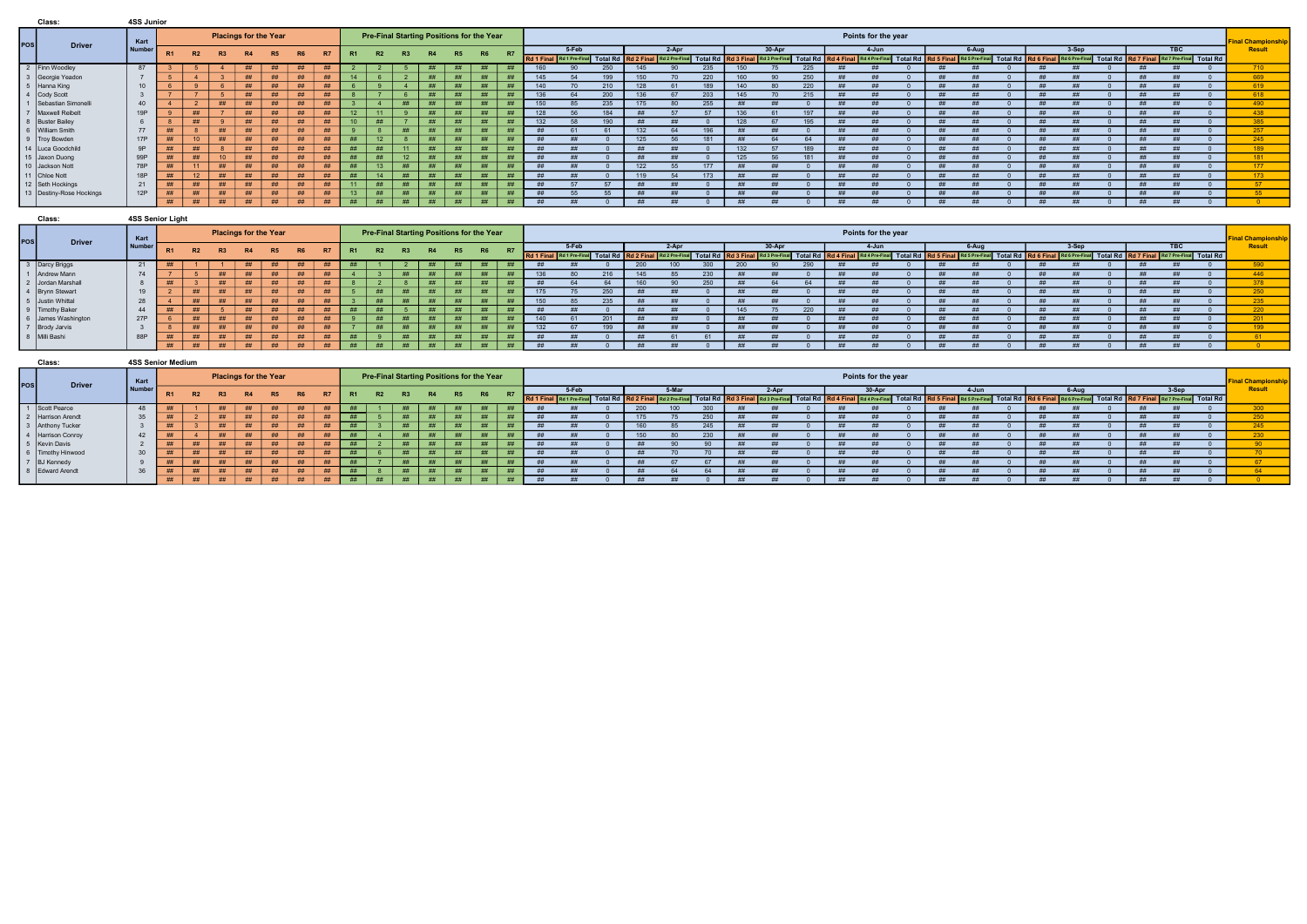## Class: TaG 125 Restricted Medium

|       | Class:                | <b>TaG 125 Restricted Light</b> |                |           |                              |    |           |    |    |                 |                                           |    |           |           |           |           |           |           |           |           |         |     |     |            |     |     |                     |               |       |           |         |                                                                                                                                                                                                                                |    |                                    |                           |
|-------|-----------------------|---------------------------------|----------------|-----------|------------------------------|----|-----------|----|----|-----------------|-------------------------------------------|----|-----------|-----------|-----------|-----------|-----------|-----------|-----------|-----------|---------|-----|-----|------------|-----|-----|---------------------|---------------|-------|-----------|---------|--------------------------------------------------------------------------------------------------------------------------------------------------------------------------------------------------------------------------------|----|------------------------------------|---------------------------|
| POS l | <b>Driver</b>         | Kart                            |                |           | <b>Placings for the Year</b> |    |           |    |    |                 | Pre-Final Starting Positions for the Year |    |           |           |           |           |           |           |           |           |         |     |     |            |     |     | Points for the year |               |       |           |         |                                                                                                                                                                                                                                |    |                                    | <b>Final Championship</b> |
|       |                       | <b>Numbe</b>                    | R <sub>1</sub> | <b>R2</b> | R3                           | R4 | <b>R5</b> | R6 | R7 | R <sub>1</sub>  | R2                                        | R3 | <b>R4</b> | <b>R5</b> | <b>R6</b> | <b>R7</b> |           | 5-Feb     |           |           | $2-Apr$ |     |     | $30 - Apr$ |     |     | 4-Jun               |               | 6-Aug |           | $3-Sep$ |                                                                                                                                                                                                                                |    | <b>TBC</b>                         | Result                    |
|       |                       |                                 |                |           |                              |    |           |    |    |                 |                                           |    |           |           |           |           |           |           |           |           |         |     |     |            |     |     |                     |               |       |           |         | Rd 1 Final Rd 1 Pre-Final Total Rd   Rd 2 Final Rd 2 Pre-Final Total Rd   Rd 3 Final Rd 3 Final Total Rd   Rd 4 Final Rd 4 Pre-Final Total Rd   Rd 5 Final Rd 6 Pre-Final Total Rd   Rd 6 Final Rd 6 Pre-Final Total Rd   Rd 6 |    | Rd 7 Final Rd 7 Pre-Final Total Rd |                           |
|       | Dean Silcock          | 17                              |                |           |                              | ## | ##        | ## | ## |                 |                                           |    | ##        |           |           | ##        | 200       |           | 290       | 200       |         | 285 | 175 | 100        | 275 | ##  |                     | ##            |       | ##        |         |                                                                                                                                                                                                                                |    |                                    | 850                       |
|       | Ryan Silcock          | 77                              |                |           |                              | #  | ##        | ## | ## |                 |                                           |    | #         | ##        | ##        | ##        | 175       |           | 260       | 160       | 100     | 260 | 200 |            | 290 |     |                     | #             |       |           |         |                                                                                                                                                                                                                                |    |                                    | 810                       |
|       | Robert Mortensen      | 19                              |                |           |                              | #  | ##        | ## |    |                 |                                           |    | ##        |           | ##        | ##        | 145       |           | 220       | 150       |         | 207 | 160 |            | 240 |     |                     |               |       | ##        |         |                                                                                                                                                                                                                                |    |                                    | 667                       |
|       | 4   Lilly Stevens     | 29                              |                |           |                              | #  | ##        | ## |    |                 |                                           |    | #         |           |           | ##        | 140       |           | 210       | 132       |         | 212 | 145 |            | 220 | #H  | ##                  | #H            | ##    |           | $+44$   |                                                                                                                                                                                                                                |    |                                    | 642                       |
|       | Luc Jacobsen          | 21                              |                |           |                              | #  | ##        | ## | ## |                 |                                           |    | #         |           | ##        | ##        | 119       | 61        | 180       | 122       |         | 183 | 136 |            | 203 |     |                     |               |       |           |         |                                                                                                                                                                                                                                |    |                                    | 566                       |
|       | Nicholas Crofton      | 87                              |                |           |                              | #  | ##        | ## | ## |                 |                                           |    | #         | ##        | #H        | ##        |           |           |           | 136       |         | 200 | 140 |            | 201 |     |                     |               |       |           |         |                                                                                                                                                                                                                                |    |                                    | 468                       |
|       | Riley Van Den Broek   | 78                              |                |           | ##                           | #  | ##        | ## | ## | 12 <sub>2</sub> |                                           | #H | ##        |           | ##        | ##        | 132       |           | 188       | 145       |         | 220 |     |            |     |     |                     |               |       | #         |         |                                                                                                                                                                                                                                |    |                                    | 408                       |
|       | 6 Harrison Green      | 36                              |                |           | ##                           | #  | ##        | #  | ## | 15              |                                           | ## | ##        | ##        | ##        | ##        | 136       | 53        | 189       | 140       |         | 210 | ##  |            |     | ##  |                     | #             |       | ##        |         |                                                                                                                                                                                                                                | ## |                                    | 399                       |
|       | 9 Jacinta Hoey        |                                 |                |           | ##                           | ## | ##        | ## |    | ##              |                                           |    | ##        |           | ##        |           | <b>HH</b> | #H        |           | 175       |         | 265 | #   |            |     | ##  | #H                  | $\pm\text{H}$ | ##    | ##        | $+44$   |                                                                                                                                                                                                                                | ## |                                    | 265                       |
|       | 15 Blake Day          | 12                              | ##             | 10        | #H                           | #  | ##        | #  | ## | ##              | 12                                        |    | ##        | H         | ##        | ##        | ##        | #H        |           | 125       |         | 181 | #   |            |     |     |                     |               |       | #         |         |                                                                                                                                                                                                                                |    |                                    | 251                       |
|       | 10   Keegan Fraser    |                                 |                | ##        | ##                           | ## | <b>HH</b> | ## | ## |                 | ##                                        | ## | ##        |           | #H        |           | 160       |           | 240       |           |         |     |     |            |     |     |                     |               |       |           |         |                                                                                                                                                                                                                                |    |                                    | 240                       |
|       | 11 Ned Lenehar        | 97                              |                | ##        | ##                           | #  | ##        | #  | ## | 14              |                                           | ## | ##        | ##        | ##        | ##        | 116       |           | 170       |           |         |     |     |            |     | -## |                     |               |       |           |         |                                                                                                                                                                                                                                |    |                                    | 237                       |
|       | 18 Nathaniel Harrison | 70                              |                | ##        |                              | #  | ##        | #  | ## | ##              | #                                         |    | #         | ##        | ##        | ##        | ##        | #H        |           | ##        |         |     | 150 |            | 235 |     |                     | #             |       |           |         |                                                                                                                                                                                                                                |    |                                    | 235                       |
|       | 12   Dean Vellacott   | 83                              |                | ##        | ##                           | ## | ##        | ## |    |                 | ##                                        | ## | ##        |           | ##        | ##        | 122       | 64        | 186       | <b>HH</b> |         |     | ##  |            |     | ##  |                     | <b>HH</b>     |       |           |         |                                                                                                                                                                                                                                | #H |                                    | 186                       |
|       | 13 Cameron Hardgrave  | 33                              |                | ##        | ##                           | ## | ##        | ## | ## | 10 <sup>1</sup> | ##                                        | ## | ##        | ##        | ##        | ##        | 128       | 58        | 186       | $++$      |         |     | #H  |            |     | ##  | ##                  | H             | ##    | <b>HH</b> | $+44+$  |                                                                                                                                                                                                                                | #H |                                    | 186                       |
|       | 14 Codey Collins      | 67                              |                |           | #                            | ## | <b>HH</b> | ## | ## | H               | $10^{-1}$                                 | #  | ##        |           | #H        |           | -##       | <b>##</b> |           | 128       |         | 186 |     |            |     |     |                     |               |       |           |         |                                                                                                                                                                                                                                |    |                                    | 186                       |
|       | 19   Fraser Heaton    | <b>16P</b>                      |                | ##        | ##                           | #  | ##        | ## | ## | #               | ##                                        | 10 | ##        | #H        | ##        | ##        |           |           |           |           |         |     |     |            |     |     |                     |               |       |           |         |                                                                                                                                                                                                                                |    |                                    | 58                        |
|       | 16   Kieran Stirling  | 72                              | ##             | ##        | ##                           | #  | ##        | ## | ## | 11              | ##                                        | ## | ##        | ##        | ##        | ##        | ##        | <b>57</b> | <b>57</b> |           |         |     | #   |            |     | ##  |                     | #             |       | ##        |         |                                                                                                                                                                                                                                |    |                                    | - 57                      |
|       | 20   Liam Thompson    | 43                              |                | ##        | ##                           | #  | ##        | ## | ## | ##              | ##                                        |    | #         | ##        | #         | ##        | ##        |           |           | ##        |         |     | ##  |            |     | ##  |                     | ##            |       |           |         |                                                                                                                                                                                                                                |    |                                    | 57                        |
|       | 17   Bradley Hockings | 21                              | ##             | ##        | ##                           | ## | ##        | ## |    | 17              | ##                                        | ## | #         | ##        | ##        | ##        | ##        | <b>51</b> | 51        | #         | $+111$  |     | ##  |            |     | ##  | ##                  | #             | ##    | #         | $+111$  |                                                                                                                                                                                                                                | #H |                                    | -51                       |
|       |                       |                                 | #              | ##        | #                            | #  | #         | #  | ## | #               | #                                         | ## | ##        | #         | #         | ##        | ##        | #H        |           | ##        |         |     | ##  |            |     | ##  |                     | <b>HH</b>     |       | ##        |         |                                                                                                                                                                                                                                | ## |                                    |                           |

| pos             | <b>Driver</b>      | Kart       |                 |           |                 |    | <b>Placings for the Year</b> |                |    |           |    |              |           |                | Pre-Final Starting Positions for the Year |           |       |                           |                 |                     |                |     |           |          |     |                   | Points for the year                                                                                          |           |           |            |    |                                                            |           |                                    | <b>Final Championship</b> |
|-----------------|--------------------|------------|-----------------|-----------|-----------------|----|------------------------------|----------------|----|-----------|----|--------------|-----------|----------------|-------------------------------------------|-----------|-------|---------------------------|-----------------|---------------------|----------------|-----|-----------|----------|-----|-------------------|--------------------------------------------------------------------------------------------------------------|-----------|-----------|------------|----|------------------------------------------------------------|-----------|------------------------------------|---------------------------|
|                 |                    | Number     | R1              | <b>R2</b> | R3              | R4 | R5                           | R <sub>6</sub> | R7 | <b>R1</b> | R2 | R3           | R4        | R <sub>5</sub> | R6                                        | <b>R7</b> |       | 5-Feb                     |                 |                     | $2 - A$ pr     |     |           | 30-Apr   |     |                   | 4-Jun                                                                                                        |           | $6 - Aug$ |            |    | $3-Sep$                                                    |           | <b>TBC</b>                         | Result                    |
|                 |                    |            |                 |           |                 |    |                              |                |    |           |    |              |           |                |                                           |           |       | Rd 1 Final Rd 1 Pre-Final |                 | Total Rd Rd 2 Final |                |     |           |          |     |                   | Rd 2 Pre-Final Total Rd Rd 3 Final Rd 3 Pre-Final Total Rd Rd 4 Final Rd 4 Pre-Final Total Rd Rd Rd Rd Final |           |           |            |    | Rd 5 Pre-Final Total Rd Rd 6 Final Rd 6 Pre-Final Total Rd |           | Rd 7 Final Rd 7 Pre-Final Total Rd |                           |
|                 | 1 Justin McCartney | 53         |                 |           |                 | ## | ##                           | ##             | ## |           |    |              | ##        | ##             | ##                                        | ##        | 200   | 10 <sup>1</sup>           | 300             | -200                |                | 300 | 200       | 100      | 300 |                   |                                                                                                              |           |           |            |    |                                                            |           |                                    | 900                       |
|                 | 3 David Vogel      | 66         |                 |           |                 | ## | ##                           | ##             | ## |           |    |              |           |                | ##                                        |           | 160   |                           | 245             | 160                 |                | 245 | 175       | $\alpha$ | 265 |                   |                                                                                                              | ##        |           |            |    |                                                            |           |                                    | 755                       |
|                 | 2 Peter Sattler    | 56         |                 |           |                 | ## | ##                           | ##             | ## |           |    |              |           |                |                                           |           | 175   |                           | 265             | 150                 |                | 230 | 136       |          | 200 |                   |                                                                                                              | #         |           |            |    |                                                            |           |                                    | 695                       |
|                 | 4 Adam Wood        | 21         |                 |           | 10              | ## | ##                           | ##             | ## |           |    |              | ##        |                | ##                                        | ##        | 150   |                           | 230             | 145                 | 67             | 212 | 125       |          | 182 |                   |                                                                                                              | ##        |           |            |    |                                                            |           |                                    | 624                       |
|                 | 8 Joshua Herne     | 29         | ##              |           |                 | ## | ##                           | ##             | ## | ##        |    |              | ##        | ##             | ##                                        | ##        |       |                           |                 | 175                 | Q <sub>0</sub> | 265 | 160       |          | 245 |                   |                                                                                                              | ##        | ##        |            |    |                                                            |           |                                    | 510                       |
|                 | 7 Tim Andrew       | 77P        | 22              | 11        | 17              | ## | ##                           | ##             | ## | 23        | 12 | 19           | ##        | #H             | ##                                        | ##        | ୍ରନ   | 45                        | 141             | 122                 | 56             | 178 | 106       |          | 155 | - ##              |                                                                                                              | ##        | #H        |            | #H | ##                                                         | ##        | <b>HH</b>                          | 474                       |
|                 | 5   Kevin Johnston | 49         | 13 <sup>°</sup> | -8        | ##              | #  | ##                           | ##             | ## | 17        | ്യ | $\mathbf{q}$ | ##        | ##             | ##                                        | ##        | 116   |                           | 167             | 132                 | 61             | 193 | ##        |          | 61  |                   |                                                                                                              | ##        | ##        |            |    |                                                            | ##        |                                    | 421                       |
| 16   Ben Lillis |                    | 15         | 10              | ##        |                 | ## | ##                           | ##             | #  |           | ## |              | ##        | ##             | ##                                        | ##        | 125   | -64                       | 189             | ##                  | ##             |     | 145       | - 70     | 215 | - ##              |                                                                                                              | ##        | ##        |            |    |                                                            |           |                                    | 404                       |
|                 | 10 Gavin Soward    | 28         |                 | ##        |                 | ## | ##                           | ##             | ## |           | ## | 10           | ##        |                | ##                                        | ##        | 140   | - 70                      | 210             | ##                  | ##             |     | 128       | 58       | 186 | - <del>1111</del> | #                                                                                                            | ##        | #H        |            | #H | #                                                          | #H        |                                    | 396                       |
|                 | 20 Rudy Farkas     | 26         | 12              | ##        |                 | ## | ##                           | ##             | ## | 13        | ## |              | ##        |                |                                           | ##        | 119   | 55                        | 174             | #                   | ##             |     | 140       | 75       | 215 | #H                |                                                                                                              | #         | #H        |            | #H | #                                                          | #         |                                    | 389                       |
|                 | 15 James Hogan     |            | 11              | ##        |                 | ## | ##                           | ##             | ## |           | ## |              | ##        |                | ##                                        | ##        | 122   | 67                        | 189             |                     | ##             |     | 132       |          | 199 |                   |                                                                                                              | ##        | <b>##</b> |            |    |                                                            | ##        |                                    | 388                       |
|                 | 6 Scott Bush       | 86P        |                 |           | ##              | ## | ##                           | ##             | ## | 20        | 10 | 15           | ##        | ##             | ##                                        | ##        |       |                           | 146             | 128                 | 58             | 186 | ##        |          | 53  |                   |                                                                                                              | ##        | ##        |            |    |                                                            | #H        |                                    | 385                       |
|                 | 11   Fraser Heaton | 16P        | 19              | ##        | 14              | ## | ##                           | ##             | ## | -15       | 13 | 16           | ##        |                | #H                                        | ##        | 102   | -53                       | 155             |                     |                | 55  | 113       |          | 165 |                   |                                                                                                              | ##        |           |            |    |                                                            |           |                                    | 375                       |
|                 | 19 Mark Andrey     | <b>11P</b> | ##              | 10        | 12 <sup>2</sup> | ## | ##                           | ##             | ## | ##        | 11 | 14           | <b>HH</b> |                | ##                                        | ##        |       |                           |                 | 125                 | 57             | 182 | 119       |          | 173 |                   |                                                                                                              |           |           |            |    |                                                            |           |                                    | 355                       |
|                 | 9 Noel Smyth       | 36         |                 | ##        | ##              | ## | ##                           | ##             | ## |           | #H | #            | ##        |                | ##                                        |           | - 145 |                           | 220             |                     |                |     |           |          |     |                   |                                                                                                              |           |           |            |    |                                                            |           |                                    | 220                       |
|                 | 12 Bradley Cox     | 54         | ##              |           | ##              | ## | ##                           | ##             | ## | ##        |    |              |           |                |                                           |           |       |                           |                 | 140                 |                | 210 | ##        |          |     |                   |                                                                                                              | #H        |           |            |    |                                                            |           |                                    | 210                       |
|                 | 13 Brendan Gough   | 30         | ##              |           | ##              | ## | ##                           | ##             | ## | ##        |    |              |           |                |                                           |           |       |                           |                 | 136                 | 64             | 200 |           |          |     |                   |                                                                                                              | <b>HH</b> |           |            |    |                                                            |           |                                    | 200                       |
|                 | 14   Tom Steinfort |            |                 | ##        | ##              | ## | ##                           | ##             | ## |           | ## | ##           | ##        | ##             | ##                                        | ##        | 136   |                           | 197             | #                   | #H             |     | ##        |          |     | - ##              |                                                                                                              | ##        | #H        |            | ## | ##                                                         | <b>##</b> | <b>HH</b>                          | 197                       |
|                 | 17 Reece Foreste   | 79         |                 | ##        | ##              | ## | ##                           | ##             | ## | 11        | #H | #H           | ##        | #H             | ##                                        | ##        | 132   | <b>E7</b>                 | 189             |                     |                |     | ##        |          |     |                   | H                                                                                                            | ##        | #         |            | #H | #H                                                         | <b>##</b> | <b>HH</b>                          | 189                       |
|                 | 18 Jonathan Lillis | 11         | $\alpha$        | ##        | ##              | ## | ##                           | ##             | ## | 10        | #  | ##           | ##        | #H             | ##                                        | ##        | 128   | 58                        | 186             |                     |                |     | ##        |          |     |                   |                                                                                                              | ##        | #H        |            | #H |                                                            | ##        | ##                                 | 186                       |
|                 | 21 Matthew Gooding | 14P        | 14              | #         | #               | #  | ##                           | ##             | ## | 12        | #  | ##           | ##        | ##             | ##                                        | ##        | 113   |                           | 169             |                     |                |     | ##        |          |     | - ##              |                                                                                                              | ##        | ##        |            |    |                                                            | ##        | ##                                 | 169                       |
|                 | 22 Jody Zaal       | 88         | 15              | ##        | ##              | ## | ##                           | ##             | ## | 14        | #  | ##           | ##        | ##             | ##                                        | ##        | 110   | -54                       | 164             | #                   |                |     | ##        |          |     | <b>HH</b>         | #                                                                                                            | ##        | ##        |            | #  |                                                            | #H        |                                    | 164                       |
|                 | 30 Marc McGill     | 6P         | ##              | ##        | 15              | ## | ##                           | ##             | ## | ##        | #  | 18           | ##        |                | #                                         | ##        | ##    | #H                        |                 | #                   | ##             |     | 110       | 50       | 160 | #H                | #H                                                                                                           | ##        | #H        | $\Omega$   | H  |                                                            | ##        | #H                                 | 160                       |
|                 | 29 Jack Goodhew    | 32P        | ##              | ##        | 16              | ## | ##                           | ##             | ## | ##        | #  | 17           | ##        |                | #                                         | ##        | #     | #H                        |                 | ##                  | #              |     | 108       | 51       | 159 | - ##              |                                                                                                              | ##        | #H        | $\sqrt{ }$ |    | $#+$                                                       | #         |                                    | 159                       |
|                 | 23 Craig Malthouse | 81         | 17              | ##        | ##              | ## | ##                           | ##             | ## | 16        | ## | ##           | ##        |                | ##                                        | ##        | 106   | -52                       | 158             |                     |                |     | ##        |          |     |                   |                                                                                                              | ##        | #H        |            |    |                                                            |           |                                    | 158                       |
|                 | 24 Brendan Quinn   | 2P         | 16              | ##        | ##              | ## | ##                           | ##             | ## | 19        | ## | ##           | ##        | ##             | ##                                        | ##        | 108   |                           | 157             |                     |                |     |           |          |     |                   |                                                                                                              | ##        | ##        |            |    |                                                            |           |                                    | 157                       |
|                 | 25 Thomas King     | 92P        | 18              | ##        | ##              | ## | ##                           | ##             | ## | 18        | H  | #H           | ##        |                | ##                                        | ##        | 104   | 50                        | 154             |                     |                |     |           |          |     |                   |                                                                                                              | ##        |           |            |    |                                                            |           |                                    | 154                       |
|                 | 26 Sam Tollasepp   | 47P        | 20              | ##        | ##              | ## | ##                           | ##             | ## | 21        | ## | ##           | <b>HH</b> |                | ##                                        | ##        | 100   |                           | 14 <sub>1</sub> |                     |                |     |           |          |     |                   |                                                                                                              |           |           |            |    |                                                            |           |                                    | 147                       |
|                 | 27 Craig Balke     | 82         | ##              | ##        | ##              | ## | ##                           | ##             | ## | #         |    | ##           | ##        |                | ##                                        |           |       |                           |                 |                     |                |     |           |          |     |                   |                                                                                                              |           |           |            |    |                                                            |           |                                    | 75                        |
|                 | 28 Samuel Gerrard  | 22         | ##              | ##        | ##              | ## | ##                           | ##             | ## | ##        | 14 | ##           | ##        |                | ##                                        | ##        |       |                           |                 |                     | 54             | 54  |           |          |     |                   |                                                                                                              | #H        |           |            |    |                                                            |           |                                    | -54                       |
|                 | 31 Steven Mackawa  | 10P        | ##              | ##        | ##              | ## | ##                           | ##             | ## | ##        | ## | 20           | ##        |                |                                           | #         |       |                           |                 |                     |                |     |           |          |     |                   |                                                                                                              |           |           |            |    |                                                            |           |                                    | $\overline{AB}$           |
|                 |                    |            | #               | ##        | #               | #  | ##                           | ##             | ## | ##        | ## | ##           | ##        | #              | #                                         | ##        | ##    |                           |                 |                     |                |     | <b>HH</b> |          |     |                   |                                                                                                              | ##        | ##        |            | ## | ##                                                         | <b>##</b> | <b>HH</b>                          |                           |

## Class: TaG 125 Restricted Masters [Over 40's]

|            | <b>Driver</b>         | Kart   |           |    | <b>Placings for the Year</b> |           |    |           |           |                |           |           | Pre-Final Starting Positions for the Year |           |           |    |      |       |     |     |       |              |     |        |                                                                                                                        |      | Points for the year |           |       |    |                                                                                                                                   |    |            | <b>Final Championshir</b> |
|------------|-----------------------|--------|-----------|----|------------------------------|-----------|----|-----------|-----------|----------------|-----------|-----------|-------------------------------------------|-----------|-----------|----|------|-------|-----|-----|-------|--------------|-----|--------|------------------------------------------------------------------------------------------------------------------------|------|---------------------|-----------|-------|----|-----------------------------------------------------------------------------------------------------------------------------------|----|------------|---------------------------|
| <b>POS</b> |                       | Number | <b>R1</b> | R2 | R3                           | <b>R4</b> | R5 | <b>R6</b> | <b>R7</b> | D <sub>1</sub> | <b>R2</b> |           |                                           | <b>R5</b> | <b>R6</b> |    |      | 5-Feb |     |     | 2-Apr |              |     | 30-Apr |                                                                                                                        |      | 4-Jun               |           | 6-Aug |    | 3-Sep                                                                                                                             |    | <b>TBC</b> | Result                    |
|            |                       |        |           |    |                              |           |    |           |           |                |           |           |                                           |           |           |    |      |       |     |     |       |              |     |        | Rd 1 Final Rd 1 Pre-Final Total Rd Rd 2 Final Rd 2 Pre-Final Total Rd Rd Rd 8 Final Rd 3 Pre-Final Total Rd Rd 4 Final |      |                     |           |       |    | Reserved Final Total Rd Rd 5 Final Rd 5 Pre-Final Total Rd Rd 6 Final Rd 6 Pre-Final Total Rd Rd Rd 7 Final Rd Pre-Final Total Rd |    |            |                           |
|            | 1 Noel Smyth          | 37     |           |    |                              | ##        | ## | ##        | ##        |                |           |           | ##                                        |           |           | ## | 200  | 100   | 300 | 175 | 100   | 275          | 175 |        | 265                                                                                                                    |      |                     |           |       | #H |                                                                                                                                   | ## |            | 840                       |
|            | Evan Broughton        | 91     |           | ## |                              | ##        | ## | ##        |           |                |           |           | ##                                        |           |           |    | 175  |       | 260 |     |       | 85           | 145 |        | 220                                                                                                                    |      |                     |           |       |    |                                                                                                                                   |    |            | 565                       |
|            | <b>Nick Newman</b>    | 27     |           |    |                              | ##        | ## | ##        |           | ##             |           |           | ##                                        |           | ##        | ## | ##   |       |     | 200 |       | 290          | 150 |        | 235                                                                                                                    |      | ##                  |           |       | ## |                                                                                                                                   |    |            | 525                       |
|            | Gavin Wilkinson       | 6P     |           |    |                              | ##        | ## | ##        |           |                |           |           | ##                                        |           |           |    | 145  |       | 220 | 132 |       | 196          |     |        |                                                                                                                        |      |                     |           |       |    |                                                                                                                                   |    |            | 416                       |
|            | 10   Francois Joubert |        |           |    |                              | ##        | #  | #         | ##        | ##             |           |           | ##                                        | ##        | #         |    | ##   |       |     | 136 |       | 193          | 132 |        | 193                                                                                                                    |      |                     |           |       |    |                                                                                                                                   |    |            | 386                       |
|            | 4 Guy Wuoti           |        |           | ## |                              | ##        | ## | ##        |           |                |           | #H        | ##                                        |           |           |    | 150  |       |     |     |       |              |     |        |                                                                                                                        |      |                     |           |       |    |                                                                                                                                   |    |            | 300                       |
|            | 16   Peter Nolloth    | 51     |           | ## |                              | ##        | ## | ##        |           |                |           |           | ##                                        |           | H         | #H |      |       |     |     |       |              | 200 | 100    | 300                                                                                                                    |      |                     |           |       |    |                                                                                                                                   |    |            | 300 <sub>1</sub>          |
|            | 11   Kevin Castles    | 42     |           | ## |                              | #         | #  | #         | ##        | ##             |           |           | ##                                        |           | ##        |    |      |       |     |     |       |              | 140 |        | 210                                                                                                                    |      |                     |           |       |    |                                                                                                                                   |    |            | 277                       |
|            | 9   Michael Mitrovic  | 31P    |           |    |                              | ##        | ## | ##        |           | ##             |           |           |                                           |           | ##        |    |      |       |     | 140 |       | 198          | #   |        |                                                                                                                        |      |                     |           |       |    |                                                                                                                                   |    |            | 265                       |
|            | 6 Frederick Shephard  |        |           |    |                              | ##        | ## | ##        |           | ##             |           | ##        | ##                                        |           | ##        | ## | ##   |       |     | 160 |       | 240          | ##  |        |                                                                                                                        | - ## |                     | <b>HH</b> |       |    |                                                                                                                                   |    |            | 240                       |
|            | 17 Allan Mayes        | 60     |           | ## |                              | ##        | ## | ##        |           | ##             |           |           | ##                                        |           | ##        |    |      |       |     |     |       |              | 160 |        | 240                                                                                                                    |      |                     |           |       |    |                                                                                                                                   |    |            | 240                       |
|            | 7 Simon Russell       | 33     |           |    |                              | ##        | ## | ##        | ##        | ##             |           | ##        | ##                                        | ##        | #         | ## | ##   |       |     | 145 |       | 220          |     |        |                                                                                                                        |      |                     |           |       |    |                                                                                                                                   |    |            | 220                       |
|            | Gavin Soward          | 28     |           |    |                              | ##        | ## | ##        |           | ##             |           | #         | ##                                        |           |           |    |      |       |     | 150 |       |              |     |        |                                                                                                                        |      |                     |           |       |    |                                                                                                                                   |    |            | 211                       |
|            | 18   Terry Ayres      | 69     |           | ## |                              | ##        | ## | ##        |           | ##             |           |           | #                                         |           | ##        |    |      |       |     |     |       |              | 136 |        | 200                                                                                                                    |      |                     |           |       |    |                                                                                                                                   |    |            | 200                       |
|            | 19 Gregory Dagg       | 46     |           | ## |                              | ##        | ## | ##        |           | ##             | ##        | $10^{-1}$ | #                                         | H         | ##        | ## | #f   |       |     |     |       |              | 128 |        | 186                                                                                                                    |      |                     |           |       |    |                                                                                                                                   |    |            | 186                       |
|            | 12 John Modystach     | 26P    |           | ## |                              | ##        | ## | ##        |           | ##             | 12        | ##        |                                           |           | ##        |    |      |       |     |     |       | 56           |     |        |                                                                                                                        |      |                     |           |       |    |                                                                                                                                   |    |            | <b>EQ</b>                 |
|            | 13 Nigel Oldridge     | 13     |           | ## |                              | ##        | ## | ##        |           | ##             |           | ##        | ##                                        |           | ##        | ## | ##   |       |     | ##  |       | $55^{\circ}$ | #H  |        |                                                                                                                        | - ## | ##                  | ##        | ##    |    |                                                                                                                                   |    |            | -55 -                     |
|            | 14 Adam Carter        | 41P    |           | ## |                              | ##        | ## | ##        |           | ##             |           | ##        | ##                                        |           |           |    | ##   |       |     |     |       |              |     |        |                                                                                                                        |      |                     |           |       |    |                                                                                                                                   |    |            | 54                        |
|            | 15 Peter Greenwood    | 64     | ##        | #  | ##                           | ##        | #  | #         | ##        | ##             | 15        | ##        | ##                                        | ##        | ##        | ## | - ## |       |     |     |       |              |     |        |                                                                                                                        |      |                     |           |       |    |                                                                                                                                   |    |            | <b>E2</b>                 |
|            |                       |        | ##        | #  | #                            | #         | #  | #         | #         | ##             | #         | ##        | ##                                        | ##        | ##        | ## | ##   |       |     |     |       |              |     |        |                                                                                                                        |      |                     |           |       |    |                                                                                                                                   |    |            |                           |